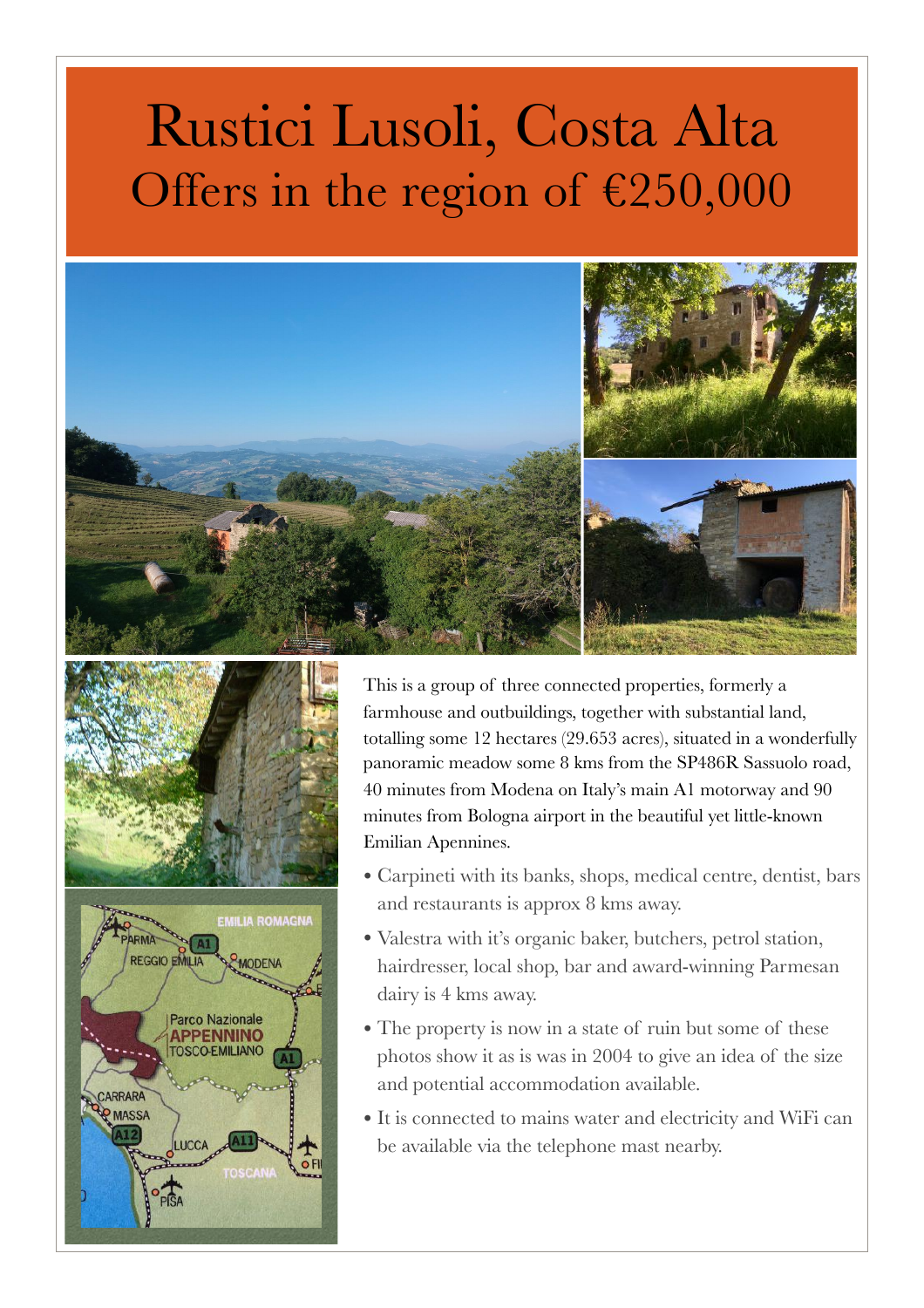



The properties face south east with incredible farreaching views. Currently accessed via a short (and bumpy!) farm track, the location is stunning. Originally constructed of local stone, the potential for sensitive refurbishment of the buildings is substantial.

**These particulars, including the plans, have been prepared in good faith but are a general guide only and do not form part of any offer or contract. All areas, descriptions and photographs should not be relied upon as representations or statements of fact. All potential purchasers shall have been deemed to have satisfied themselves as to the accuracy of the particulars and the extent of the property** 

## **For more information [contact@lareginaproperties.com](http://www.apple.com)**

**Cassandra Campbell-Kemp UK/WhatsApp 07763 649028 Italy/WhatsApp +39 3899 166464** 

**Paolo Bonini : (Italian only) +39 348 409 2061 [info@gianpaolobonini.com](http://www.apple.com)**



**•PLEASE NOTE that the main photograph on this page shows the property in 2004 and not as it is today.**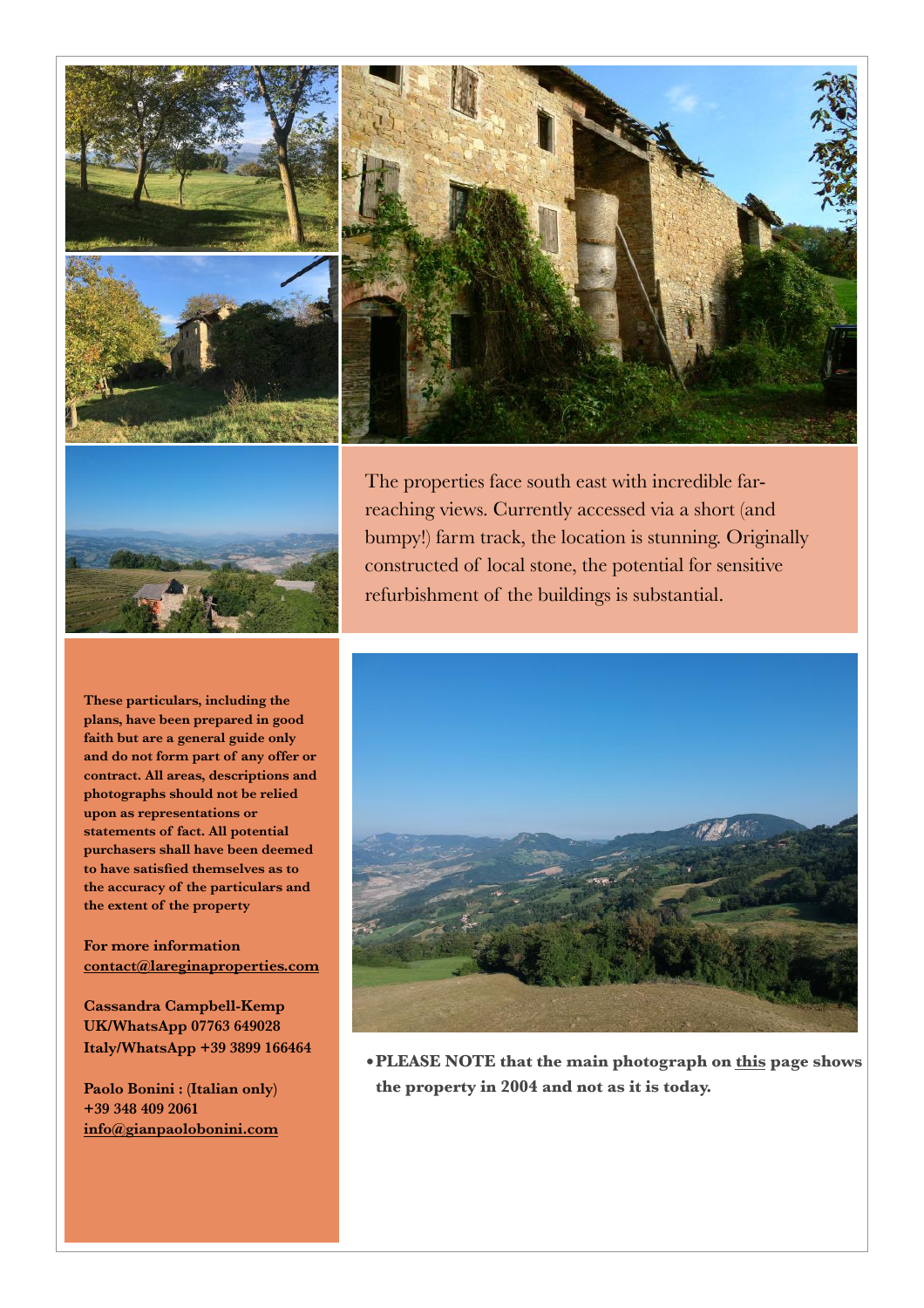

These particulars have been prepared in good faith but are a general guide only and do not form part of any offer or contract. All areas, descriptions and photographs should not be relied upon as representations or statements of fact. All potential purchasers shall have been deemed to have satisfied themselves as to the accuracy of the particulars and the extent of the property